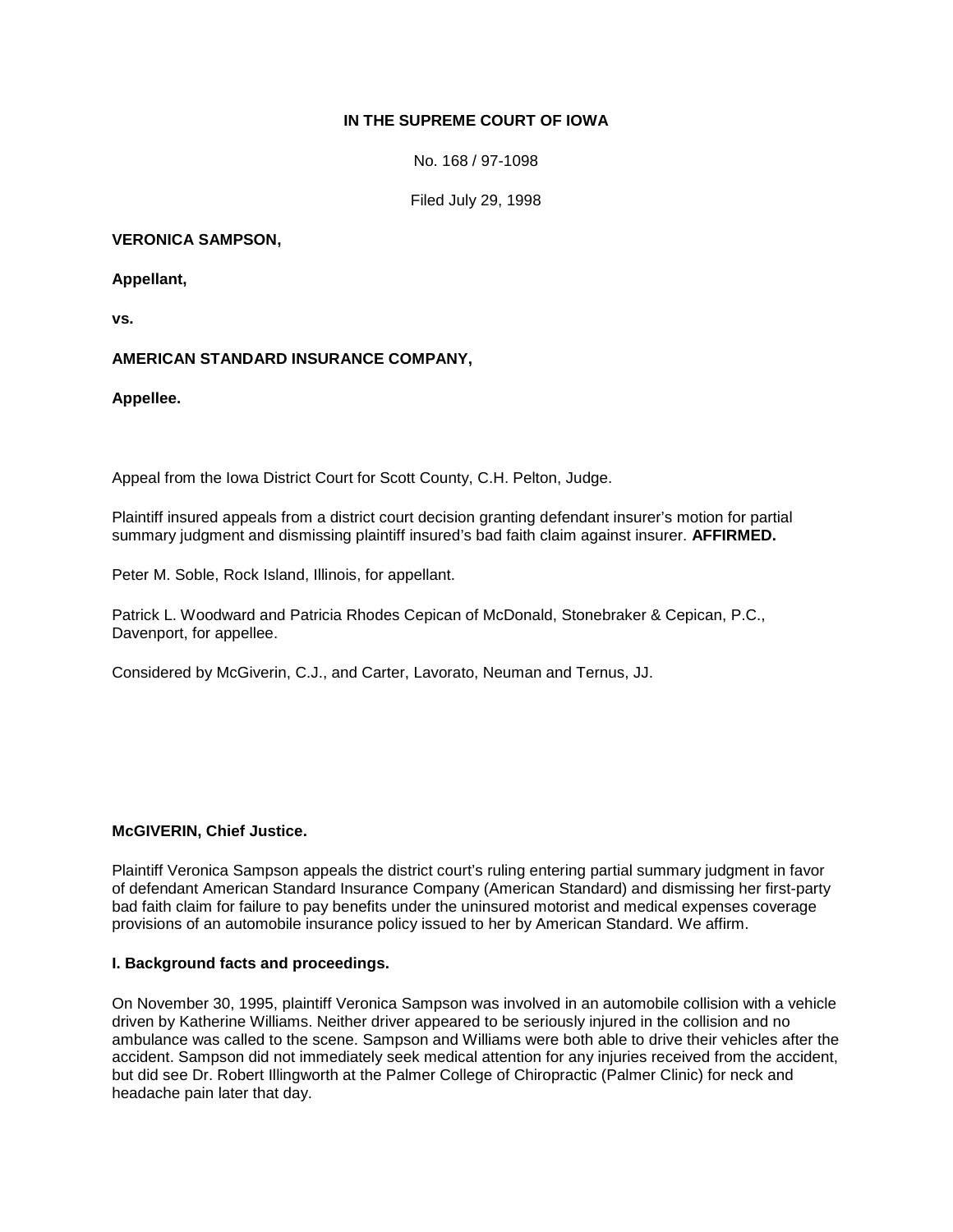Following the accident, Sampson contacted defendant American Standard, her automobile insurance carrier. Sampson's automobile policy with American Standard provided \$2000 in coverage for medical expenses and \$25,000 in uninsured motorist (UM) coverage. American Standard appraised the damage to Sampson's vehicle and issued a check under Sampson's collision coverage to cover the costs of repairing the vehicle.

On December 18, Sampson spoke with American Standard claims adjuster, Rich Heller. Heller indicated that American Standard had concluded that Williams was 100 percent at-fault for the accident, but that Williams was not insured at the time of the accident. Heller then explained to Sampson the uninsured motorist benefits included in her policy. During this conversation, Sampson informed Heller that she had missed time from work, apparently from injuries she sustained from the accident. American Standard later issued checks to Sampson under the UM coverage to reimburse her for lost time from work and also made payments to Palmer Clinic under the medical coverage for treatment provided to Sampson between November 30 and December 13.

Heller and Sampson spoke again on January 29, 1996, and Heller's notes from this conversation report that Sampson advised Heller that she would receive treatment at Palmer Clinic for an additional three to four months. Heller's notes also indicate that American Standard agreed to wait until Sampson finished treatment to conclude her claim for benefits. On February 16, American Standard paid a supplemental repair bill for Sampson's vehicle and issued another payment to Palmer Clinic on March 21 under the medical expenses coverage for treatment provided to Sampson.

Heller and Sampson next spoke on April 1, at which time Sampson advised Heller that she was still having neck pain and that she was still being treated at Palmer Clinic. After their conversation, Heller wrote to Palmer Clinic requesting copies of Sampson's medical records, including preaccident records. Palmer Clinic responded to Heller's request on April 4. The records American Standard received from Palmer Clinic concerning Sampson began at page forty-nine with the first entry being for Sampson's visit the day of the accident. In a note to the file, Heller stated that Sampson's postaccident records "are replete with intervening accidents." This comment was apparently based in part on the fact that Sampson had received treatment at Palmer Clinic prior to the November 30 accident.

From his review of Sampson's case so far, Heller believed that Sampson had sustained a soft tissue injury. Based on his experience in adjusting soft tissue injuries, on May 1, 1996, Heller offered Sampson \$1000, in addition to amounts previously paid, to settle the claim. Sampson rejected this offer and in response, demanded that American Standard pay her \$25,000, the full limits of her UM coverage. Heller refused her demand. Sampson then made a comment about hiring an attorney. In response to this comment, Heller suspended his file to a later date to see if Sampson retained an attorney.

Sampson hired attorney Peter Soble shortly thereafter. At Soble's recommendation, Sampson was examined on May 13 by Dr. Robert Milas, a neurosurgeon. According to Dr. Milas, Sampson made no comments about ongoing medical problems, a history of neck pain, or problems with radicular pain prior to November 30, 1995, the day of the accident. Dr. Milas's diagnosis at the end of the examination was that of cervical radiculopathy.

On May 23, 1996, Dr. Illingworth from Palmer Clinic wrote to Heller stating that Sampson's medical expense coverage under the American Standard policy should cover the injuries she received from the November 30, 1995, accident. The letter also explained that Sampson had been treated at the clinic since March 23, 1992, for low back pain and that the November 30 accident aggravated her complaints of low back pain.

Dr. Milas next examined Sampson on May 28, 1996, after she had undergone an MRI scan. Dr. Milas's diagnosis after this examination was that Sampson had a syrinx or cavity in her spinal cord at the C6-C7 level. Attorney Soble wrote to Heller on June 7, enclosing a letter from Dr. Milas explaining his diagnosis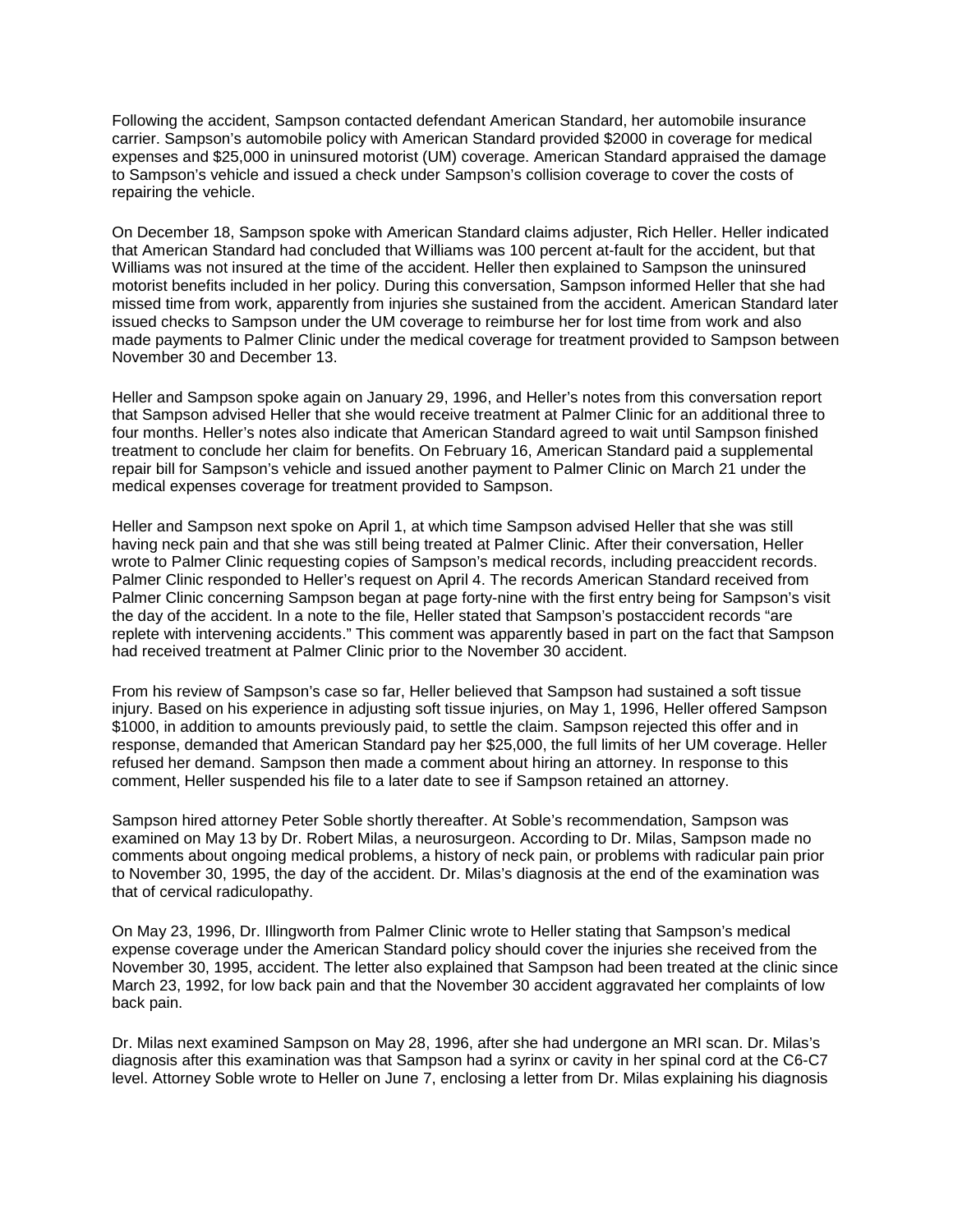and impliedly reasserting a demand to settle Sampson's claim for the full limits of UM coverage under the policy.

American Standard took no action concerning Soble's demand for the full limits of UM coverage under the policy. However, Heller wrote to Soble on July 18, stating that American Standard was continuing its investigation concerning Sampson's injuries. Heller explained that he had consulted with American Standard's medical services department concerning Sampson's injuries and that the department recommended that additional records be obtained. Heller thus requested additional records from Soble to "determine the value of Ms. Sampson's uninsured motorist claim" and stated he would contact Soble once American Standard had a chance to review the records.

Heller again wrote to Soble on July 25, noting that he had received Sampson's MRI films and that the films had been sent to the medical services department. On July 26, 1996, before American Standard could have the records reviewed by a specialist, attorney Soble demanded that the films be returned, based on his belief that American Standard had been given adequate time to review the records. Defendant complied with Soble's demand and returned the records.

Four days later, attorney Soble filed a petition on Sampson's behalf against American Standard in district court, asserting claims for breach of contract and bad faith for failure to pay benefits under the uninsured motorist coverage provision of the policy.

American Standard filed a motion for partial summary judgment concerning Sampson's bad faith claim. The district court concluded that the extent and compensable amount of the injuries Sampson sustained from the November 30, 1995, accident was fairly debatable. The district court thus concluded that American Standard had a reasonable basis for refusing to pay Sampson the full limits of UM coverage under the policy and granted American Standard's partial summary judgment motion.

The matter proceeded to trial concerning the value of Sampson's uninsured motorist breach of contract claim. The jury awarded Sampson \$3574.32 for past medical expenses, \$3000 for future medical expenses, \$513 for past loss of wages, \$2000 for past pain and suffering, and \$3000 for future pain and suffering, totaling \$12,087.32. The district court, however, later granted American Standard's motion for a directed verdict concerning Sampson's claim for damages for future pain and suffering and reduced the jury's verdict by the \$3,000 awarded by the jury for that item of damages. The court entered judgment in Sampson's favor in the amount of \$9,087.32, together with interest and costs. On appeal, Sampson asserts that the district court erred in granting partial summary judgment concerning her bad faith claim against American Standard, but raises no issue as to the jury's verdict and the judgment concerning her uninsured motorist contract claim.

### **II. Standard of review.**

Our review of a grant or denial of summary judgment is at law. Iowa R. App. P. 4; *Gabrilson v. Flynn*, 554 N.W.2d 267, 270 (Iowa 1996). Summary judgment is only appropriate when no genuine issue of material fact exists and the moving party is entitled to judgment as a matter of law. Iowa R. Civ. P. 237(c); *Phipps v. IASD Health Servs. Corp.*, 558 N.W.2d 198, 201 (Iowa 1997). To determine whether there is a genuine issue of material fact, the court must examine the pleadings, depositions, answers to interrogatories, admissions on file, and affidavits. Iowa R. Civ. P. 237(c). The record here consists of the pleadings, affidavits and exhibits. We review the record in the light most favorable to the party opposing summary judgment; in this sense, we consider a motion for summary judgment as we would a motion for directed verdict. *Smith v. CRST Int'l, Inc.*, 553 N.W.2d 890, 893 (Iowa 1996). Under this standard, summary judgment is inappropriate if reasonable minds would differ on how the issue should be resolved. *Dickerson v. Mertz*, 547 N.W.2d 208, 212 (Iowa 1996).

### **III. Sampson's bad faith claim.**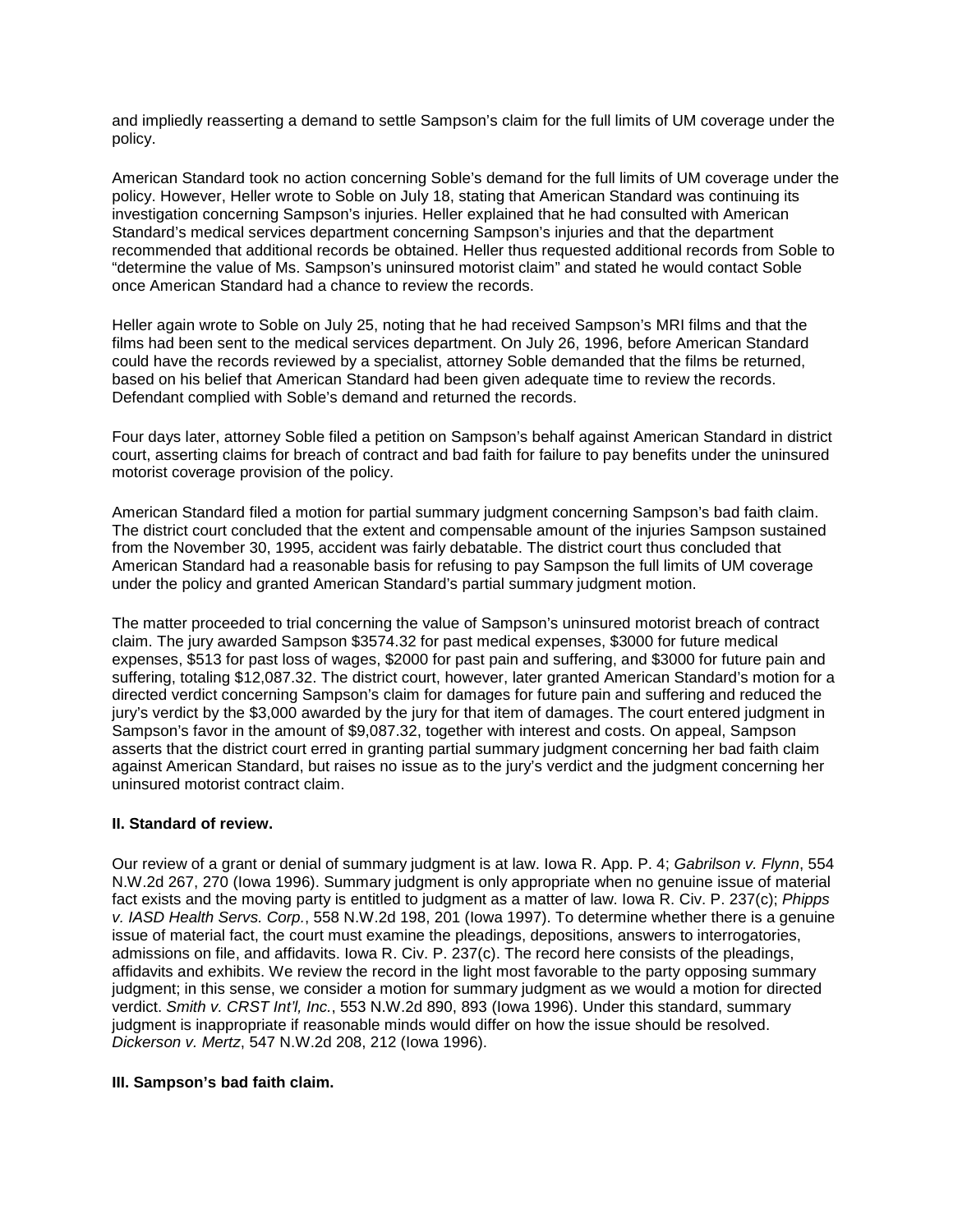## **A. Background law.**

Sampson's bad faith claim stems from American Standard's refusal to settle the claim for the full limits of UM (\$25,000) coverage under the policy. Specifically, Sampson contends the district court erred in sustaining defendant American Standard's motion for partial summary judgment concerning her claim for bad faith. Although the record is unclear as to whether Sampson's bad faith claim was also based on failure to pay benefits under the medical coverage provision of the policy (\$2000), she does raise this issue on appeal.

To be successful in a first-party bad-faith claim, a plaintiff must prove by substantial evidence (1) the absence of a reasonable basis for denying the claim, and (2) that the defendant knew or had reason to know that its denial was without reasonable basis. *Dolan v. AID Ins. Co.*, 431 N.W.2d 790, 794 (Iowa 1988) (recognizing a tort cause of action against insurer for bad-faith conduct concerning insured's claim); *see also Thompson v. United States Fidelity & Guar. Co.*, 559 N.W.2d 288, 291 (Iowa 1997). Evidence is substantial if a reasonable mind would accept it as adequate to reach a conclusion. *Stover v. Lakeland Square Owners Ass'n*, 434 N.W.2d 866, 873 (Iowa 1989) (citations omitted).

An insurance company has the right to debate claims that are "fairly debatable" without being subject to a bad faith tort claim. *Morgan v. American Family Mut. Ins. Co.*, 534 N.W.2d 92, 96 (Iowa 1995). Thus, when an objectively reasonable basis for denying the claim exists, the insurer as a matter of law cannot be held liable for bad faith. *Id.* The debate may involve a dispute concerning an issue of fact or of law. *Id*. The reasonable basis for denying the claim, however, must exist at the time the claim is denied. *See Morgan,* 534 N.W.2d at 96; *Central Life Ins. Co. v. Aetna Cas. & Sur. Co.*, 466 N.W.2d 257, 263 (Iowa 1991). "The absence of a reasonable basis for denying the claim is an objective element." *Morgan*, 534 N.W.2d at 96.

In *Thompson* we discussed whether the "fairly debatable" issue in a bad-faith case is a question of law for the court or a question for the jury. 559 N.W.2d at 290. We stated that the answer to this question depends on the facts of the individual case. *Id.* Based on the facts as presented in *Thompson,* we concluded that the fairly debatable issue was a question appropriately decided by the court. As explained below, we conclude that under the facts of the present case, the fairly debatable issue was also a question of law for the district court.

### **B. Application of the law to present case.**

We first point out that the situation here is not one where the insurer has flatly denied the insured's claim for benefits. *Cf. Morgan*, 534 N.W.2d at 95 (insured filed claim for uninsured motorist benefits, which insurer denied after its claims committee reviewed insured's medical records). In fact, American Standard made payments to Sampson under the policy provisions; it reimbursed Sampson for lost wages under UM coverage and also paid Palmer Clinic under the medical coverage provisions for Sampson's treatment immediately after the accident, in March 1996, and again in September 1996, after Sampson filed her petition. Nothing in the record shows that American Standard refused to pay any bills submitted by Sampson. Rather, American Standard refused Sampson's demand to settle the claim for the full limits of UM coverage under the policy.

The question we must consider is whether American Standard had a reasonable basis for refusing to honor Sampson's settlement demand for the full limits of UM and medical coverage under the policy. Upon our review of the record, we conclude that it did.

1. The record presents several facts showing that Sampson's claim was fairly debatable, thus giving American Standard a reasonable basis for refusing to honor Sampson's demand for the full limits of UM and medical coverage. First, the parties seem to agree that the records American Standard had in its possession at the time attorney Soble made his settlement demand included: (1) copies of Sampson's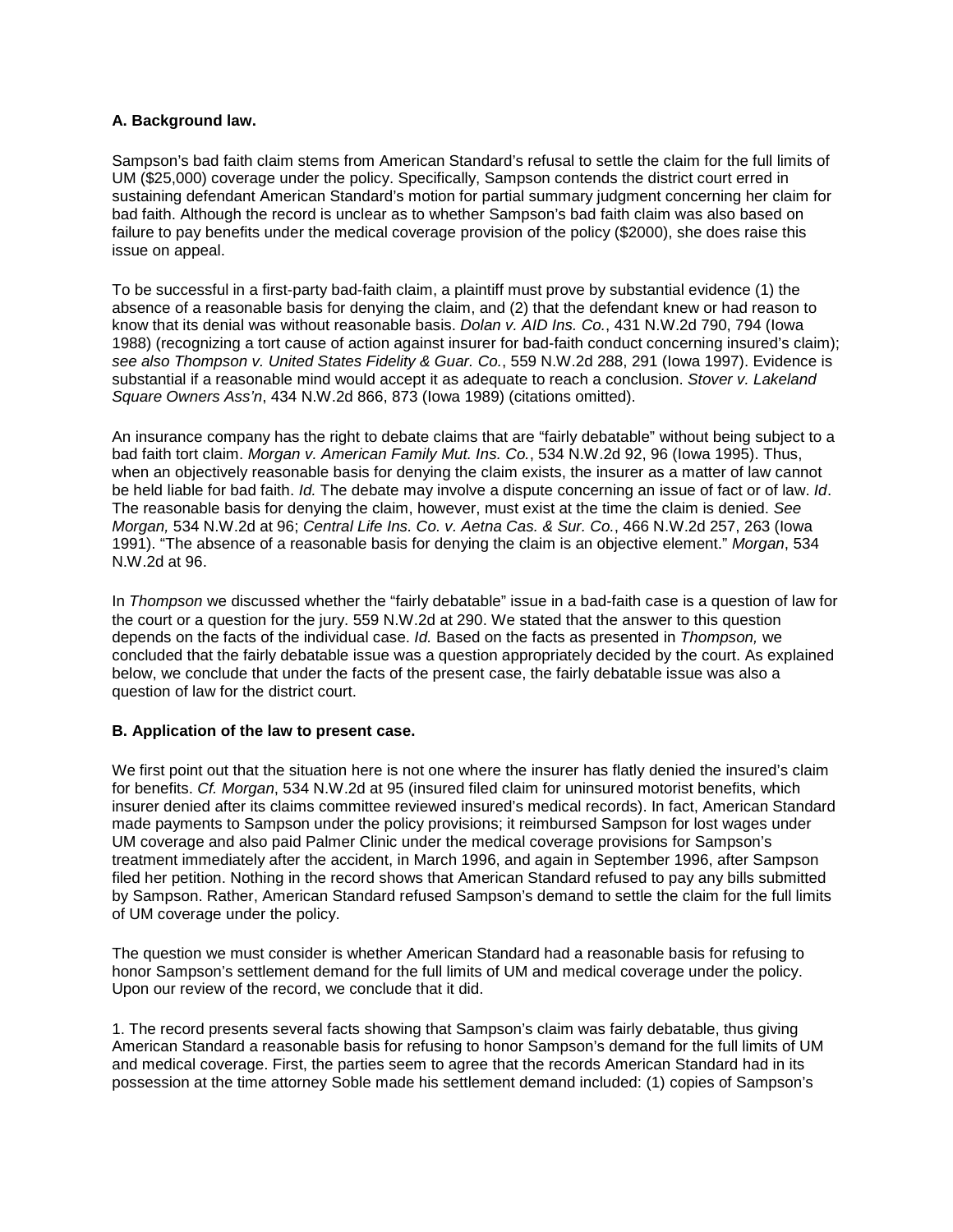postaccident records from Palmer Clinic; (2) copies of Dr. Milas's letters addressed to attorney Soble concerning Sampson's diagnosis; and (3) the MRI film.

The fact that the Palmer Clinic records, that American Standard initially received, started on page fortynine suggested that Sampson had received chiropractic treatment at Palmer Clinic prior to the November 30 accident, a fact later confirmed by Dr. Illingworth's May 23, 1996, letter. This fact raised a question in American Standard's view as to causation concerning Sampson's medical complaints, as conveyed to Dr. Milas, and whether those complaints could be attributed to the November 30 accident. In other words, whether the November 30 accident caused Sampson's present medical complaints was "fairly debatable." We thus conclude that American Standard therefore had a reasonable basis for refusing to settle Sampson's claim for the full policy limits of UM coverage. *Cf. Dolan*, 431 N.W.2d at 794 (no bad faith where insured's previous back injury raised a fairly debatable issue concerning whether insured had any residual disability when the accident for which insured sought benefits occurred).

The fact that Dr. Illingworth and Dr. Milas opined that Sampson's diagnosis of a syrinx or cavity in her spinal cord and associated physical complaints were caused by the accident did not make American Standard automatically obligated to pay Sampson the full limits of coverage available under the policy. This is because "[a]n insurance company is not obligated to disregard the opinion of its own expert in favor of the insured's expert's opinion." *Morgan*, 534 N.W.2d at 97.

2. We believe that American Standard reasonably declined to honor Sampson's settlement demand for the full limits of UM and medical coverage until it had a chance to fully investigate the claim. *Cf. Dolan*, 431 N.W.2d at 794 (insured had right to depose plaintiff-insured and his physician before offering settlement amount). This fact is important because an insurer has a right to conduct an investigation concerning claims made by its insured. *See Hoekstra v. Farm Bureau Mut. Ins. Co.*, 382 N.W.2d 100, 111 (Iowa 1986) (insurer had right to investigate cause and origin concerning fire in insured's home); *Pirkl v. Northwestern Mut. Ins. Ass'n*, 348 N.W.2d 633, 635 (Iowa 1984) (in the course of investigating a claim, insurer may require the insured to present adequate proof of loss before paying the claim); *Amsden v. Grinnell Mut. Reinsurance Co.*, 203 N.W.2d 252, 255 (Iowa 1972) (noting that insurer could not be expected to pay a loss during investigation of fire at insured's business).

We also point out that Sampson's policy expressly states that an insured must provide the insurer "with medical, employment and other records and documents we request, as often as we reasonably ask, and permit us to make copies." The policy also states that American Standard has the right to investigate claims for benefits under the UM and medical coverage provisions of the policy. Sampson thus was put on notice concerning her duty to provide records to American Standard. Sampson likewise was put on notice that American Standard would exercise its right to investigate any claims for benefits under the policy, including the right to determine whether medical bills presented by her were reasonable in amount, appropriate and necessary, and incurred because of the November 30 accident. *Cf. AMCO Mut. Ins. Co. v. Lamphere*, 541 N.W.2d 910, 914 (Iowa App. 1995) (insured's lack of cooperation in providing documents requested by insurer established an objectively reasonable basis for denial of coverage and plaintiff-insured thus failed to present sufficient evidence to support bad faith claim).

We also reject Sampson's contention that American Standard's investigation was inadequate. In a firstparty bad faith claim, "an imperfect investigation, standing alone, is not sufficient cause for recovery if the insurer in fact has an objectively reasonable basis for denying the claim." *Reuter v. State Farm Mut. Auto. Ins. Co.*, 469 N.W.2d 250, 254-55 (Iowa 1991); *see also Hollingsworth v. Schminkey*, 553 N.W.2d 591, 596 (Iowa 1996); *but cf. Kooyman v. Farm Bureau Mut. Ins. Co.*, 315 N.W.2d 30, 35 (Iowa 1982) (failure to investigate, standing alone, may establish bad faith in *third-part*y bad faith claim).

3. In summary, we conclude that reasonable minds would not differ in finding that Sampson's claim for benefits under the policy was fairly debatable, based on Sampson's medical records, or lack thereof, that American Standard had in its possession at the time of the settlement demand. Sampson thus failed to produce substantial evidence that American Standard lacked a reasonable basis for denying her policy limits claim. *See Thompson*, 559 N.W.2d at 292. Accordingly, the initial question of whether Sampson's